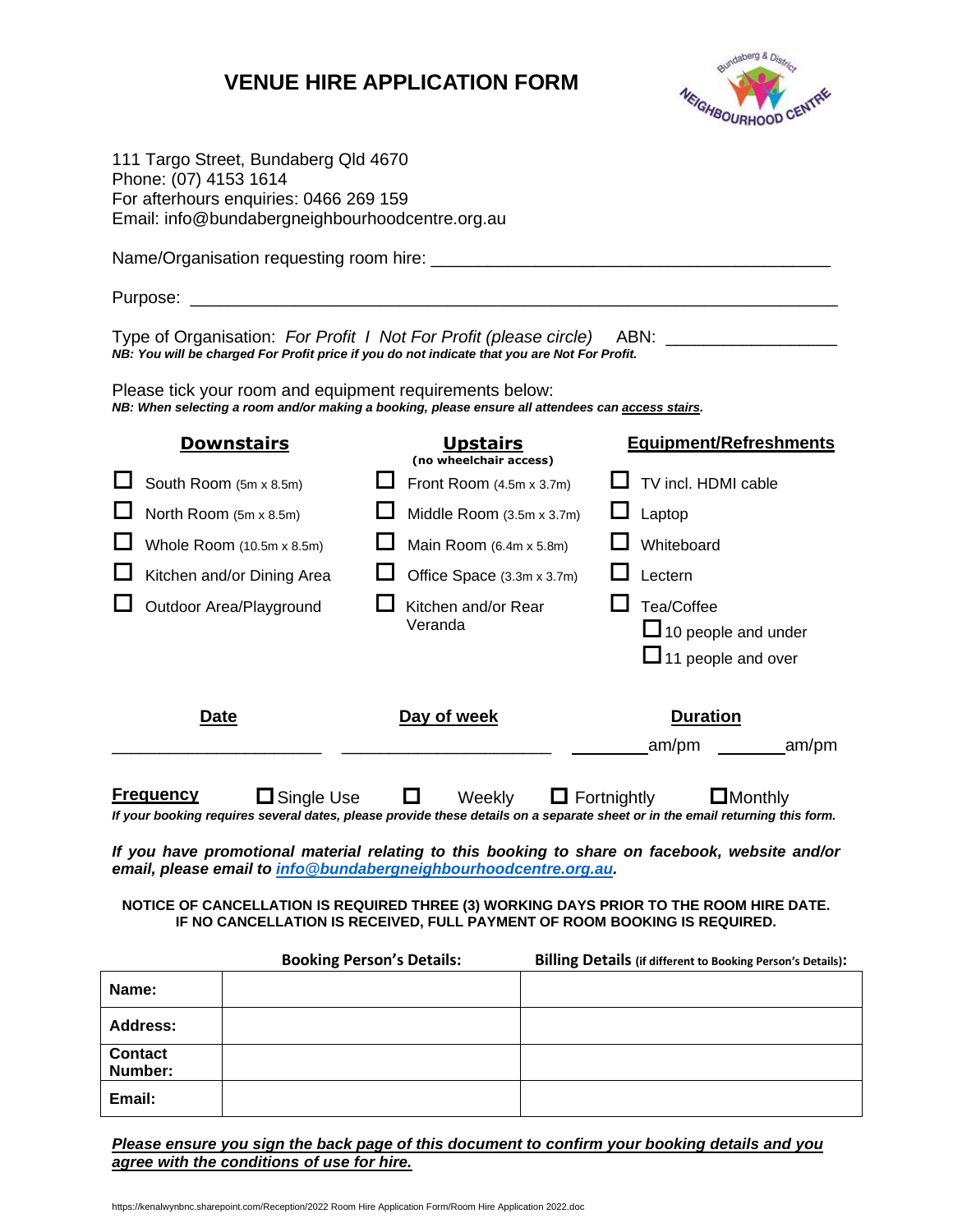## **CONDITIONS OF USE FOR VENUE HIRE**

Room hire is confirmed by completion of the application form with approval by the Centre Manager or delegate. All longer-term booking approvals are subject to regular review by the Manager. Should a decision by the Manager to terminate tenure be made, one (1) months' notice in writing will be provided to the User. All User Groups are required to renew applications annually to ensure that contact details remain current.

## **KEY COLLECTION / PAYMENT**

Room hire is payable by cash, cheque or EFT. Payment by cash or cheque can be made on collection of keys between the hours of **9:30am and 3:00pm Monday to Friday unless prior arrangements have been made.** Alternatively, an invoice will be emailed on the day of use unless other arrangements have been made.

#### **It is your responsibility to obtain the key during designated hours. The Centre is not equipped to distribute keys out of these hours.**

The room hire cost includes use of TV including HDMI cable, Data Projector & Screen, Whiteboard and Lectern. Please advise your specific equipment needs on the Venue Hire Application Form. **Tea and coffee etc. incur additional costs.**

In the instance of cancellation, **a minimum three (3) working days' notice** is required, or payment in full of the agreed hire charge will apply. Exceptional circumstances are determined by the Manager.

## **SET UP / CLEANING / SECURITY**

It is the responsibility of the User Group to set up and pack up their tables and chairs, leaving the room in the condition it was found unless other negotiated arrangements are made at the time of booking. You are also responsible for ensuring you (and all other attendees associated with your event) scan in using the Check In Queensland App. There are check in posters in entrance areas and meeting rooms within the Centre.

For afterhours bookings, before leaving the building, please ensure that windows are closed and locked, washing up complete, cutlery and crockery put away, bins emptied, lights and electrical appliances, where appropriate, turned off.

- **Please check all air conditioners are turned off. A fee of \$50 per overnight and \$100 per 24 hours will be charged to the user group if air conditioners are left on.**
- **If you are the last to leave, please check all external doors are locked, and that the downstairs front and back doors are locked by key to ensure the handle on the outside does not move.**

**There is a key shute by the front door for your convenience. Please make sure all the above checks are completed BEFORE placing the key in the shute. Any paperwork is required to be left on a table in the room you have just vacated and will be collected by staff the next working day.**

## **WORKPLACE HEALTH AND SAFETY**

## *First Aid Kits*

- Fixed First Aid Kit located in the kitchen upstairs (on the north facing wall)
- Fixed First Aid Kit located downstairs in the dining room by the kitchen entrance door
- Mobile First Aid Kit is available from reception.
- **EMERGENCY PHONE NUMBERS ARE LOCATED BESIDE THE FIRST AID KITS**

## *Fire Extinguishers*

**Upstairs** 

- At front door entrance on right hand side
- At end of hallway on right hand side
- At back door exit
- Kitchen at entry from hall on right hand side.

## **Downstairs**

- At front entrance door
- At kitchen entrance door.

## **FIRE EMERGENCY EXIT LIGHTS – SIGN ABOVE FRONT & REAR DOORS – upstairs & downstairs**

https://kenalwynbnc.sharepoint.com/Reception/2022 Room Hire Application Form/Room Hire Application 2022.doc